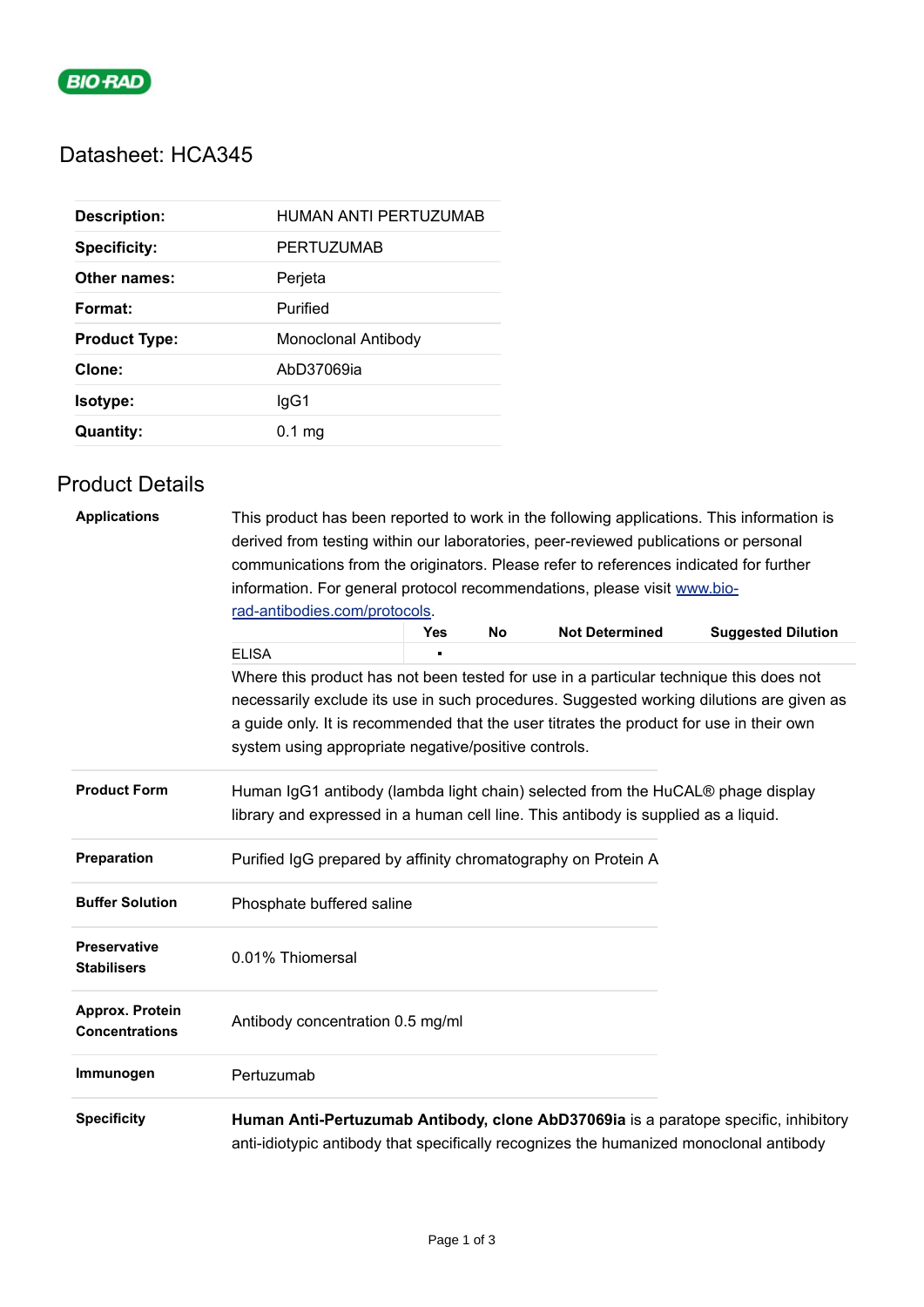| pertuzumab. It does not recognize free human epidermal growth factor receptor 2 (HER2) |
|----------------------------------------------------------------------------------------|
| nor pertuzumab in complex with HER2. The antibody can be used to measure free          |
| pertuzumab or its biosimilars in patient samples.                                      |

Clone AbD37069ia is a fully human recombinant monoclonal antibody with IgG1 isotype and can be used as a surrogate positive control or reference standard in an anti-drug antibody (ADA) assay. This antibody has a monovalent intrinsic affinity of 2 nM, and is one of two antibodies with different affinities offered for ADA assays.

Clone AbD37069ia is also suitable as a detection antibody for pertuzumab in a pharmacokinetic (PK) bridging ELISA to measure free drug when paired with clone AbD37070 [\(HCA342,](https://www.bio-rad-antibodies.com/product/partnumber/HCA342.html) Fab-FH format) as the capture reagent.

Pertuzumab (Perjeta) is an IgG1/kappa antibody humanized from mouse. It has been approved for the treatment of patients with metastatic HER2-positive breast cancer in combination with trastuzumab. Pertuzumab binds to the extracellular domain II of HER2 and inhibits HER2–HER3 dimerization, reducing signaling through intracellular pathways [\(Capelan](https://pubmed.ncbi.nlm.nih.gov/22910839/) *et al.* 2013).

[View a summary of all anti-pertuzumab antibodies](https://www.bio-rad-antibodies.com/anti-pertuzumab-antibody-perjeta.html)

- **Affinity** The monovalent intrinsic affinity of AbD37069ia was measured as  $K_D = 2$  nM by real time, label free molecular interaction analysis on immobilized pertuzumab.
- **ELISA** Clone AbD37069ia can be used in a direct or an indirect ELISA or as detection antibody for pertuzumab in a bridging ELISA together with HCA342 (AbD37070, Fab-FH) as the capture reagent. It can also be used as a calibrator in an anti-drug antibody assay.

Protocol: [ADA bridging ELISA](https://www.bio-rad-antibodies.com/protocol-ada-bridging-elisa-anti-pertuzumab-antibodies.html) Protocol: [PK bridging ELISA](https://www.bio-rad-antibodies.com/protocol-pk-bridging-elisa-pertuzumab-antibodies.html)

- **Further Reading** 1. Capelan, M. *et al.* (2013) Pertuzumab: new hope for patients with HER2-positive breast cancer. [Ann Oncol. 24 \(2\): 273-282.](http://www.ncbi.nlm.nih.gov/pubmed/22910839)
- **Storage** This product is shipped at ambient temperature. It is recommended to aliquot and store at -20 $\degree$ C on receipt. When thawed, aliquot the sample as needed. Keep aliquots at 2-8 $\degree$ C for short term use (up to 4 weeks) and store the remaining aliquots at -20°C.

Avoid repeated freezing and thawing as this may denature the antibody. Storage in frost-free freezers is not recommended.

**Guarantee** 12 months from date of despatch **Acknowledgements** This product and/or its use is covered by claims of U.S. patents, and/or pending U.S. and non-U.S. patent applications owned by or under license to Bio-Rad Laboratories, Inc. See bio-rad.com/en-us/trademarks for details. Perjeta is a trademark of Genentech, Inc.